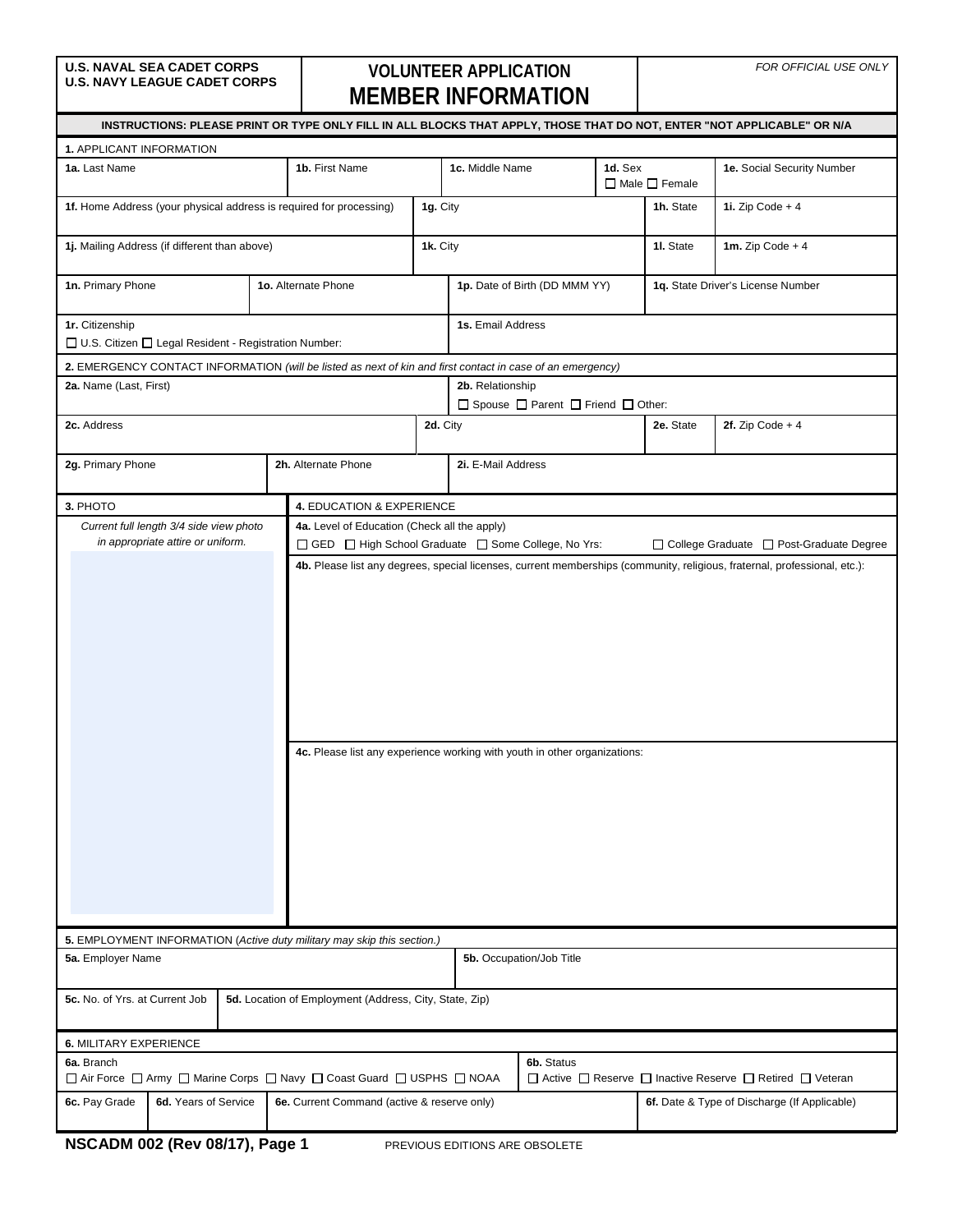$\mathbf{I}$ 

|                                                                                                                                                                                                                 |                           |                                  | <b>NILIVIDER INFURNIATION</b> |                      |                      |  |  |  |
|-----------------------------------------------------------------------------------------------------------------------------------------------------------------------------------------------------------------|---------------------------|----------------------------------|-------------------------------|----------------------|----------------------|--|--|--|
| 7. DEMOGRAPHICS                                                                                                                                                                                                 |                           |                                  |                               |                      |                      |  |  |  |
| 7a. Ethnicity<br>□ White (Non-Hispanic) □ Black (Non-Hispanic) □ Hispanic □ Asian □ Native American/Alaskan Eskimo □ Pacific Islander □ Other □ Decline to State                                                |                           |                                  |                               |                      |                      |  |  |  |
| 7b. Community Profile<br>$\Box$ Inner City $\Box$ Urban $\Box$ Suburban $\Box$ Rural $\Box$ Other $\Box$ Decline to State                                                                                       |                           |                                  |                               |                      |                      |  |  |  |
| 8. QUESTIONNAIRE (Use block 8h. if more room is needed for responses.)                                                                                                                                          |                           |                                  |                               |                      |                      |  |  |  |
| 8a. Have you lived at your current address for three or more years?<br>$\Box$ Yes $\Box$ No                                                                                                                     |                           |                                  |                               |                      |                      |  |  |  |
| If NO, please list your last address:                                                                                                                                                                           |                           |                                  |                               |                      |                      |  |  |  |
| 8b. Have you ever been arrested for or charged with contributing to the delinguency of a minor, child neglect, child endangerment, or spousal/child abuse?<br>$\Box$ Yes $\Box$ No<br>If YES, explain:          |                           |                                  |                               |                      |                      |  |  |  |
| 8c. Are there any other facts or circumstances involving you that might call into question your being entrusted with the supervision, guidance, and care of minors?<br>$\Box$ Yes $\Box$ No<br>If YES, explain: |                           |                                  |                               |                      |                      |  |  |  |
| 8d. Do you drink alcoholic beverages?<br>$\Box$ No $\Box$ Socially $\Box$ Moderate $\Box$ Heavy<br>If HEAVY, explain:                                                                                           |                           |                                  |                               |                      |                      |  |  |  |
| 8e. Do you use controlled substances or medicinal marijuana?<br>$\Box$ Yes $\Box$ No<br>If YES, explain:                                                                                                        |                           |                                  |                               |                      |                      |  |  |  |
| 8f. Has your driver's license ever been restricted, suspended or revoked?<br>$\Box$ Yes $\Box$ No<br>If YES, explain:                                                                                           |                           |                                  |                               |                      |                      |  |  |  |
| 8g. Have you ever been arrested or appeared in court as a defendant in a criminal case? Answer YES even if you were not ultimately convicted of a crime.<br>$\Box$ Yes $\Box$ No<br>If YES, explain:            |                           |                                  |                               |                      |                      |  |  |  |
| 8h. Additional comments (list the paragraph from above for reference)                                                                                                                                           |                           |                                  |                               |                      |                      |  |  |  |
| 9. BILLET ASSIGNMENT (To be completed by Commanding Officer)                                                                                                                                                    |                           |                                  |                               |                      |                      |  |  |  |
| 9a. Recommended Rank (Initial appt. to ENS & above requires waiver)<br>$\Box$ LCDR $\Box$ LT $\Box$ LTJG $\Box$ ENS $\Box$ WO $\Box$ MIDN $\Box$ INST $\Box$ AUX                                                | 9b. Billet Considered For |                                  |                               | 9c. Body Fat %<br>٥, |                      |  |  |  |
| 9d. Unit Strength<br>LCDR:<br>LT:<br>LTJG:                                                                                                                                                                      | ENS:                      | WO:                              | MIDN:<br>INST:                | NSCC:                | NLCC:                |  |  |  |
| 9e. Unit Name                                                                                                                                                                                                   |                           | 9f. Unit Code                    | 9g. Unit Drill Location       |                      |                      |  |  |  |
| 9h. Commanding Officer (Name and Rank)                                                                                                                                                                          |                           | 9i. Commanding Officer Signature |                               |                      | 9j. Date (DD MMM YY) |  |  |  |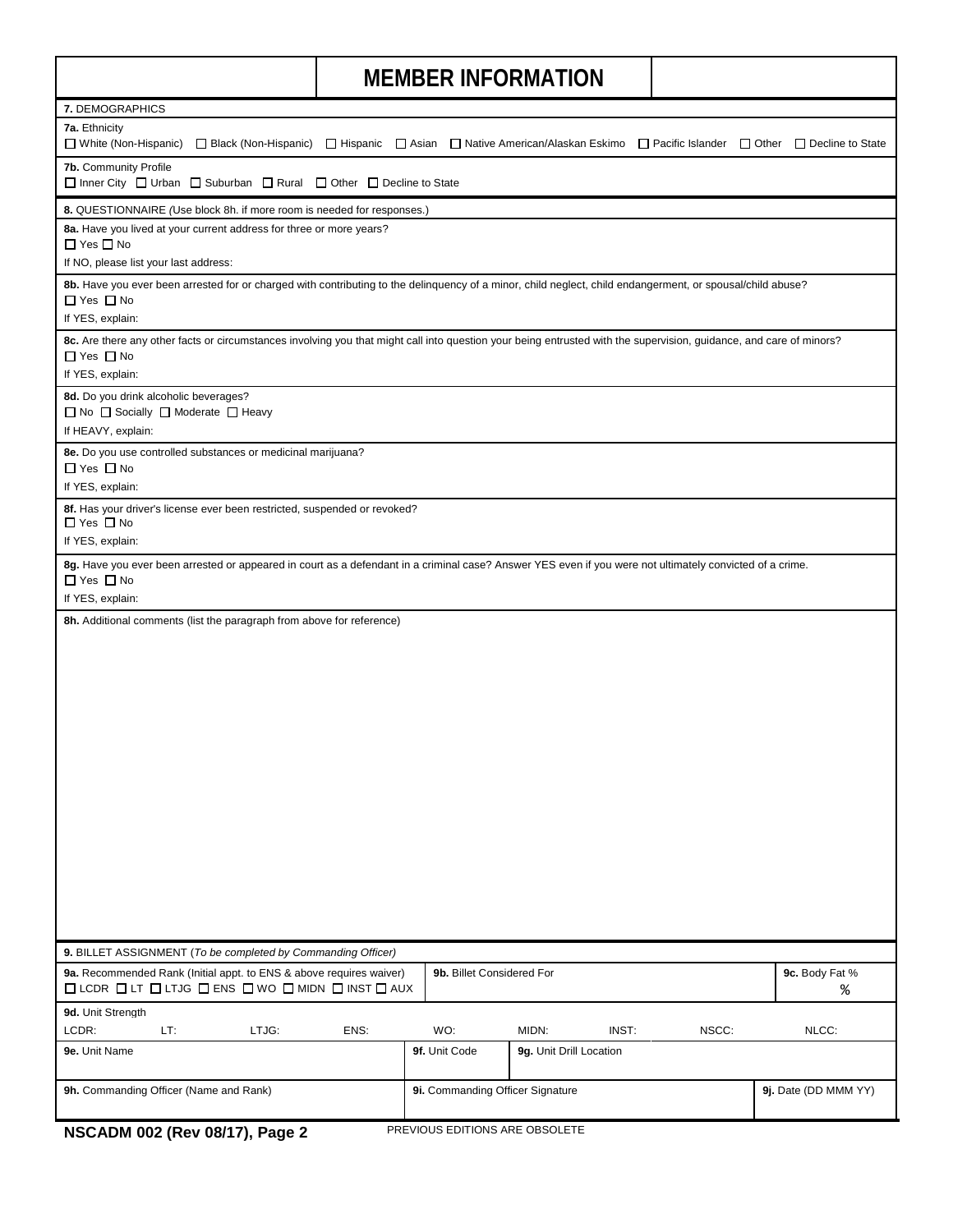### **U.S. NAVY LEAGUE CADET CORPS VOLUNTEER APPLICATION DECLARATIONS**

#### **10.** AGREEMENTS

In consideration for being granted membership as an adult volunteer of the U.S. Naval Sea Cadet Corps ("USNSCC"), I hereby release from liability for any and all claims, demands, actions or causes of action due to death, injury or illness, whether due to negligence or otherwise, the following: (1) the government of the United States and all its officers, representatives and agents, acting officially or otherwise, (2) the Navy League of the United States ("NLUS"), its national and local councils, (3) other sponsoring organizations; and (4) the USNSCC, its subordinate units, and training contingents. I further release all directors, officers, employees, volunteers, and agents of the aforementioned organizations from liability for any and all claims arising from my membership in the USNSCC.

I acknowledge that I have been provided with the USNSCC Volunteer Code of Conduct, which is hereby incorporated by reference into this Declaration, and have fully read and understand its provisions. I agree to follow said Code of Conduct and all USNSCC regulations and policies; to purchase any necessary uniforms; to honor my responsibilities regarding the loan, treatment and return of USNSCC property; and to abide by all lawful orders and instructions from my chain of command. I understand that while participating in USNSCC activities, I will be expected to abide by military customs and traditions.

I agree to serve in any capacity directed and to strive to improve my knowledge of naval subjects and procedures. I will conduct myself in a manner as to set an example of honor, integrity, obedience, and loyalty to the United States of America and the USNSCC. Further, I understand that whenever I am acting in an official capacity, engaging in USNSCC activities, or wearing the USNSCC uniform, my conduct and appearance shall be a credit to the U.S. Navy and the USNSCC. I understand that I serve at the pleasure of the USNSCC, and I hereby waive my right to challenge any termination for cause in a court of law. I agree not to challenge any termination for cause except through procedures set forth in USNSCC regulations or policies.

I understand that as an adult volunteer I may be entrusted with documents that may contain personal, sensitive and/or proprietary information. I agree to never disclose information from such documents or documents labeled "For Official Use Only" (FOUO) without proper authority. Specifically, I shall never release personal information of a member of the USNSCC without his/her permission, or in the case of Cadets, the permission of his/her parent/guardian.

I hereby consent to be videotaped and/or photographed and to permit the reproduction and/or publication of same, or of any other videotapes or photographs by any photographic facility of the Department of Defense/Coast Guard or by the NLUS, its regional organization or local councils, or other sponsoring organization, or by the USNSCC or its divisions, for their use in connection with educational programs or activities of the said organizations. I further assign to the said organizations all right, title, and interest in the above-described video recordings or photographs for any further use.

I understand that I am not a member of the USNSCC until officially appointed by USNSCC National Headquarters. I am therefore not authorized to participate in any USNSCC activities or wear the USNSCC uniform, until the unit commanding officer notifies me and until I am in receipt of an NSCC identification card. I understand that I am NOT authorized to enter into any contract for services, facilities or goods for the NSCC unless authorized by NHQ.

#### **11.** CERTIFICATIONS

I certify that, to the best of my knowledge and belief, I am physically and mentally fit to take part in physical activities and am not suffering from any communicable disease. I further consent to receive treatment from medical facilities of the Department of Defense, Coast Guard, Public Health Service or such civilian physicians/medical facilities as may be required in the event of any illness or accident arising while aboard Department of Defense or Coast Guard facilities or vessels or during authorized USNSCC activities. This consent includes any medical, anesthesia or surgical treatment or hospital services rendered under the general and special instructions of the attending physician or other physicians assigned to my care. This consent does not include major surgery unless, in the opinion of two physicians, it is reasonably necessary that such surgery be performed to remove a threat of life or loss of limb or such other serious bodily injury. In the event that the treating physicians consider that immediate surgery is necessary to save life or where second opinions are similarly impracticable or impossible, the concurring opinions of other physicians may be excused.

I certify that I have received and reviewed both the AIG Blanket Special Risk Insurance Binder (Policy SRG 9152960) and the Cincinnati Indemnity Company Liability Policy Certificate (Policy ENP0059849, et. al.) for the U.S. Naval Sea Cadet Corps & affiliated councils within the USA and its territories or possessions.

I certify that the information I have provided is true and complete to the best of my knowledge. I give the USNSCC and its authorized agents permission to verify and/or disclose any information given in connection with this application. I acknowledge that any misstatement or omission in my application may be cause for the denial of my application, or termination from the USNSCC. I hereby authorize any and all persons and agencies to furnish the USNSCC or its authorized agents any information, including documents in my personnel file and criminal record that may be necessary to verify this application and any other materials submitted. Further, I waive any rights of privacy to the information or documents that I may have under any federal, state, or local law, ordinance, or rule. I also understand that an incomplete application packet may delay or prevent my becoming a member of the USNSCC. I authorize facsimiles of this authorization to be made and such facsimiles shall be considered as valid as the original signed by me.

#### **12.** AUTHORIZATIONS

I hereby authorize law enforcement agencies, learning institutions (including public and private schools and universities), information service bureaus, credit bureaus, record/data repositories, courts (federal/state/local), motor vehicle record agencies, my past or present employers, the military, and other individuals or sources to furnish any and all information on me that is requested by the consumer reporting agency. This information is being collected to conduct the background screen on me. It will not be used for any other purpose.

I fully understand that I must be free of felony criminal convictions, and failure to disclose any negative criminal history is grounds for rejection of my application and/or my immediate termination from the USNSCC.

By my signature (including electronic) below, I certify the information provided on and in connection with this form is true, accurate, and complete. I agree that this form in original, faxed, photocopied or electronic form will be valid for any background reports that may be requested by or on behalf of the USNSCC.

| 12a. Member's Full Name                                                                                                                                  | 12b. Member's Signature             | 12c. Date (DD MMM YY) |  |  |  |  |  |  |
|----------------------------------------------------------------------------------------------------------------------------------------------------------|-------------------------------------|-----------------------|--|--|--|--|--|--|
|                                                                                                                                                          |                                     |                       |  |  |  |  |  |  |
| I certify that the applicant listed in this document acknowledged his/her understanding and agreement with the declarations listed above in my presence. |                                     |                       |  |  |  |  |  |  |
| 12d. Commanding Officer's Full Name and Rank                                                                                                             | 12e. Commanding Officer's Signature | 12f. Date (DD MMM YY) |  |  |  |  |  |  |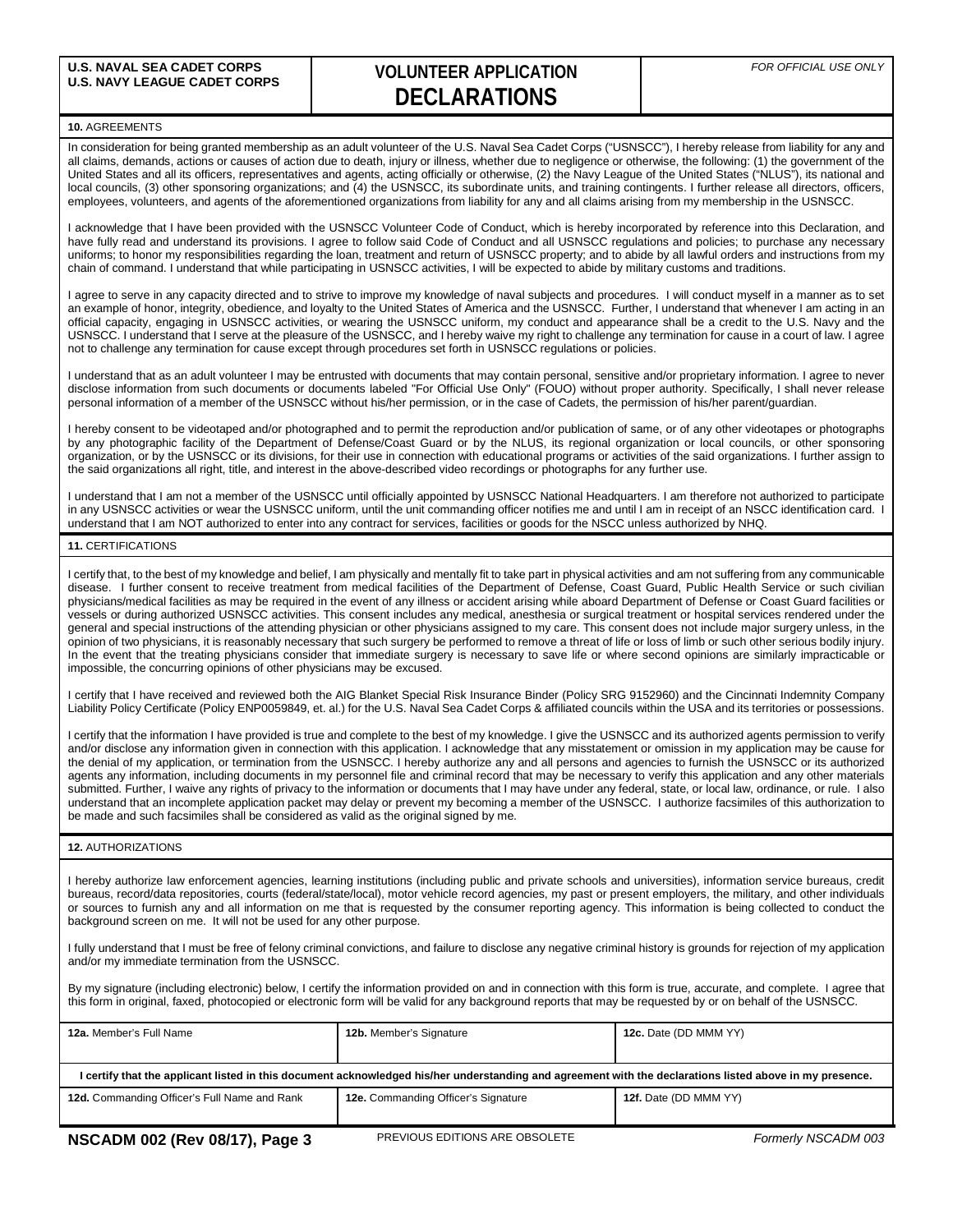## U.S. NAVAL SEA CADET CORPS<br>U.S. NAVY LEAGUE CADET CORPS<br>  $\begin{array}{c}\n\bullet \\
\bullet \\
\bullet \\
\bullet\n\end{array}$ **REQUEST FOR REFERENCE**

| - פטבטו ו טול ולכו בולבולטב                                                                                                                                                                                                                                                                                                                                                                                                                                              |                           |                                                                |  |                     |  |  |  |  |
|--------------------------------------------------------------------------------------------------------------------------------------------------------------------------------------------------------------------------------------------------------------------------------------------------------------------------------------------------------------------------------------------------------------------------------------------------------------------------|---------------------------|----------------------------------------------------------------|--|---------------------|--|--|--|--|
| COMPLETE THIS FORM IN TRIPLICATE. ADULT VOLUNTEERS MUST PROVIDE THREE (3) REFERENCES AS PART OF THE APPLICATION PROCESS.                                                                                                                                                                                                                                                                                                                                                 |                           |                                                                |  |                     |  |  |  |  |
| 1. From                                                                                                                                                                                                                                                                                                                                                                                                                                                                  |                           | 2. To (No Relatives)                                           |  |                     |  |  |  |  |
| COMMANDING OFFICER                                                                                                                                                                                                                                                                                                                                                                                                                                                       |                           | Full Name                                                      |  |                     |  |  |  |  |
| Unit Name                                                                                                                                                                                                                                                                                                                                                                                                                                                                |                           | Street Address                                                 |  |                     |  |  |  |  |
|                                                                                                                                                                                                                                                                                                                                                                                                                                                                          |                           | City State Zip                                                 |  |                     |  |  |  |  |
|                                                                                                                                                                                                                                                                                                                                                                                                                                                                          |                           |                                                                |  |                     |  |  |  |  |
|                                                                                                                                                                                                                                                                                                                                                                                                                                                                          |                           |                                                                |  |                     |  |  |  |  |
|                                                                                                                                                                                                                                                                                                                                                                                                                                                                          |                           |                                                                |  |                     |  |  |  |  |
| 3a. Applicant Name (Type or Print)                                                                                                                                                                                                                                                                                                                                                                                                                                       | 3b. Applicant's Signature |                                                                |  | 3c. Date            |  |  |  |  |
|                                                                                                                                                                                                                                                                                                                                                                                                                                                                          |                           |                                                                |  |                     |  |  |  |  |
| The above named applicant has volunteered to become an adult leader in the Naval Sea Cadet Corps (NSCC). The<br>information you provide will be appreciated since it will be used to determine the applicant's suitability to work with youth.                                                                                                                                                                                                                           |                           |                                                                |  |                     |  |  |  |  |
| The NSCC is a federally chartered youth program for ages 11-17 that is sponsored by the Navy League of the United<br>States and supported by the Department of the Navy and U.S. Coast Guard. An NSCC adult leader must be of high<br>moral character, intelligent, responsible, and mature.                                                                                                                                                                             |                           |                                                                |  |                     |  |  |  |  |
| Your statements may be shared with the applicant after a decision on his/her application has been made. If you desire<br>confidentiality, please indicate as much by writing "CONFIDENTIAL" across the top of this form, and mail it directly to the<br>Commanding Officer at the address printed above. Also, you will not be considered personally or legally responsible<br>should the applicant not be accepted, so please be as frank in your opinions as possible. |                           |                                                                |  |                     |  |  |  |  |
| Your answering of this request is very important, so please complete and return it as soon as possible. For your<br>convenience a postage paid envelope has been enclosed. Your cooperation is appreciated.                                                                                                                                                                                                                                                              |                           |                                                                |  |                     |  |  |  |  |
| 4. QUESTIONNAIRE                                                                                                                                                                                                                                                                                                                                                                                                                                                         |                           |                                                                |  |                     |  |  |  |  |
| 4a. How long have you known the applicant?                                                                                                                                                                                                                                                                                                                                                                                                                               |                           | 4b. What is your relationship to the applicant? (No Relatives) |  |                     |  |  |  |  |
| 4c. Do you consider the applicant to be a responsible and reliable person?<br>$\Box$ YES $\Box$ NO, if NO please explain:                                                                                                                                                                                                                                                                                                                                                |                           |                                                                |  |                     |  |  |  |  |
| 4d. To the best of your knowledge, has the applicant ever been convicted of a criminal act or had his/her driver's license revoked?                                                                                                                                                                                                                                                                                                                                      |                           |                                                                |  |                     |  |  |  |  |
| YES NO, if YES please explain:                                                                                                                                                                                                                                                                                                                                                                                                                                           |                           |                                                                |  |                     |  |  |  |  |
|                                                                                                                                                                                                                                                                                                                                                                                                                                                                          |                           |                                                                |  |                     |  |  |  |  |
| 4e. Have you ever observed the applicant working with children?<br>$\Box$ YES $\Box$ NO, if YES, in what capacity:                                                                                                                                                                                                                                                                                                                                                       |                           |                                                                |  |                     |  |  |  |  |
| 4f. Do you recommend the applicant to be entrusted with the supervision, guidance, and care of youth?<br>$\Box$ YES $\Box$ NO, if NO please explain:                                                                                                                                                                                                                                                                                                                     |                           |                                                                |  |                     |  |  |  |  |
|                                                                                                                                                                                                                                                                                                                                                                                                                                                                          |                           |                                                                |  |                     |  |  |  |  |
|                                                                                                                                                                                                                                                                                                                                                                                                                                                                          |                           |                                                                |  |                     |  |  |  |  |
|                                                                                                                                                                                                                                                                                                                                                                                                                                                                          |                           |                                                                |  |                     |  |  |  |  |
|                                                                                                                                                                                                                                                                                                                                                                                                                                                                          |                           |                                                                |  |                     |  |  |  |  |
| 4g. Do you recommend this applicant to be accepted as an adult leader?<br>$\Box$ YES $\Box$ NO                                                                                                                                                                                                                                                                                                                                                                           |                           |                                                                |  |                     |  |  |  |  |
| 5. ENDORSEMENT                                                                                                                                                                                                                                                                                                                                                                                                                                                           |                           |                                                                |  |                     |  |  |  |  |
| By signing you certify that to the best of your knowledge all of the information provided on this form is truthful and accurate.                                                                                                                                                                                                                                                                                                                                         |                           |                                                                |  |                     |  |  |  |  |
| 5a. Full Name (Print or Type)                                                                                                                                                                                                                                                                                                                                                                                                                                            | 5b. Signature             |                                                                |  | 5c. Date            |  |  |  |  |
| NSCADM 002 (Rev 08/17), Page 4                                                                                                                                                                                                                                                                                                                                                                                                                                           |                           | PREVIOUS EDITIONS ARE OBSOLETE                                 |  | Formerly NSCADM 005 |  |  |  |  |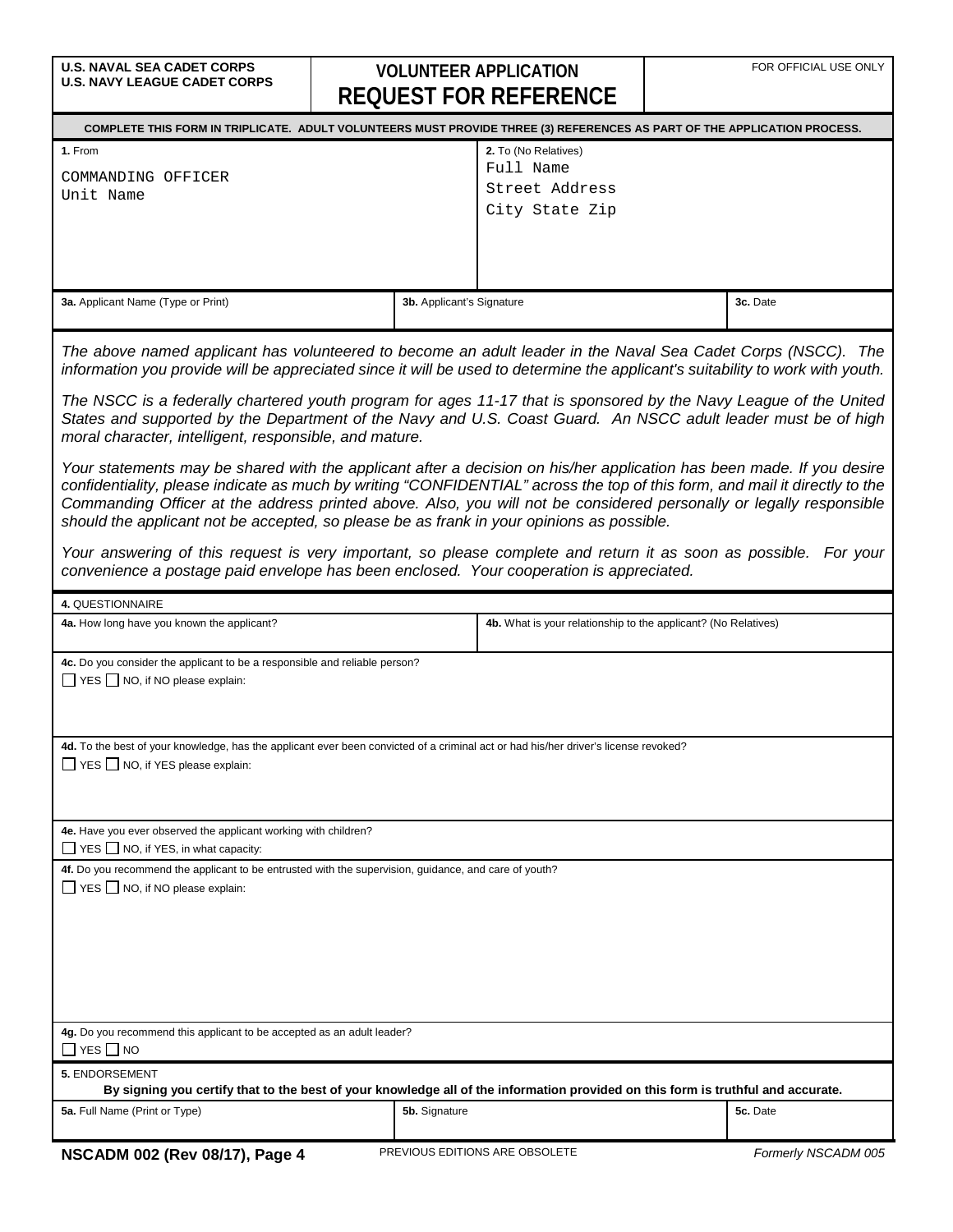### **VOLUNTEER APPLICATION REPORT OF MEDICAL HISTORY**

|                                                                                                                                                                                                                                                                                                                                                                                                                                                                                                                         |                                                                                                                                                                                                                                                                                                                       |                                      |            | <b>NOTICE</b> |                                                                              |                                                              |                            |            |        |  |
|-------------------------------------------------------------------------------------------------------------------------------------------------------------------------------------------------------------------------------------------------------------------------------------------------------------------------------------------------------------------------------------------------------------------------------------------------------------------------------------------------------------------------|-----------------------------------------------------------------------------------------------------------------------------------------------------------------------------------------------------------------------------------------------------------------------------------------------------------------------|--------------------------------------|------------|---------------|------------------------------------------------------------------------------|--------------------------------------------------------------|----------------------------|------------|--------|--|
| Upon enrollment, the information requested below is required to provide an accurate history of illnesses and injuries that may affect the applicant's ability to perform the<br>strenuous physical exercise and exposure to living and working environments that are a part of the NSCC/NLCC training program. Also this information will be provided to<br>medical examiners, in case of injury or illness, while participating in NSCC/NLCC activities. If taking medications at time of enrollment, list in Block 6. |                                                                                                                                                                                                                                                                                                                       |                                      |            |               |                                                                              |                                                              |                            |            |        |  |
|                                                                                                                                                                                                                                                                                                                                                                                                                                                                                                                         | THE INFORMATION YOU PROVIDE MUST BE ACCURATE AND COMPLETE. You are encouraged to consult your private medical provider regarding past illnesses.<br>Proof of immunization for polio, measles, mumps, rubella hepatitis B, pertussis and tetanus plus diphtheria and Menactra vaccine for Meningitis must be attached. |                                      |            |               |                                                                              |                                                              |                            |            |        |  |
|                                                                                                                                                                                                                                                                                                                                                                                                                                                                                                                         | After enrollment, use this form to screen officers/midshipmen/instructors/auxilarists for continued medical fitness before sending on escort duty or other training evolutions.                                                                                                                                       |                                      |            |               |                                                                              |                                                              |                            |            |        |  |
|                                                                                                                                                                                                                                                                                                                                                                                                                                                                                                                         | Commanding Officers (CO) and Commanding Officers of Training Contingents (COTC) retain the obligation to deny acceptance for enrollment or training to any adult if,<br>upon review of this form, it is determined that the adult is not physically/medically qualified for participation.                            |                                      |            |               |                                                                              |                                                              |                            |            |        |  |
|                                                                                                                                                                                                                                                                                                                                                                                                                                                                                                                         | 1. PERSONAL INFORMATION                                                                                                                                                                                                                                                                                               |                                      |            |               |                                                                              |                                                              |                            |            |        |  |
| 1a. Last Name                                                                                                                                                                                                                                                                                                                                                                                                                                                                                                           |                                                                                                                                                                                                                                                                                                                       | 1b. First Name                       |            |               | 1c. Middle Name                                                              |                                                              | 1d. Social Security Number |            |        |  |
| 1e. Age                                                                                                                                                                                                                                                                                                                                                                                                                                                                                                                 | 1f. Date of Birth (DD MMM YY)                                                                                                                                                                                                                                                                                         | 1g. Sex<br>$\Box$ Male $\Box$ Female |            |               | 1h. Next of Kin Name and Relationship                                        |                                                              |                            |            |        |  |
|                                                                                                                                                                                                                                                                                                                                                                                                                                                                                                                         | 2. MEDICAL PROVIDER/INSURANCE INFORMATION                                                                                                                                                                                                                                                                             |                                      |            |               |                                                                              |                                                              |                            |            |        |  |
|                                                                                                                                                                                                                                                                                                                                                                                                                                                                                                                         | 2a. Medical Insurance Provider Name                                                                                                                                                                                                                                                                                   |                                      |            |               |                                                                              | 2b. Medical Insurance Policy Number                          |                            |            |        |  |
|                                                                                                                                                                                                                                                                                                                                                                                                                                                                                                                         | 2c. Medical Insurance Provider Address                                                                                                                                                                                                                                                                                |                                      |            |               |                                                                              | 2d. Medical Insurance Provider Phone                         |                            |            |        |  |
| 2e. Medical Provider Name<br>2f. Medical Provider Phone Number                                                                                                                                                                                                                                                                                                                                                                                                                                                          |                                                                                                                                                                                                                                                                                                                       |                                      |            |               |                                                                              |                                                              |                            |            |        |  |
|                                                                                                                                                                                                                                                                                                                                                                                                                                                                                                                         | 3. MEDICAL HISTORY (Mark each item "YES" or "NO" Every item marked YES must be fully explained in the space provided)                                                                                                                                                                                                 |                                      |            |               |                                                                              |                                                              |                            |            |        |  |
|                                                                                                                                                                                                                                                                                                                                                                                                                                                                                                                         | HAVE YOU EVER HAD OR DO YOU NOW HAVE<br>ANY OF THE FOLLOWING CONDITIONS:                                                                                                                                                                                                                                              |                                      | <b>YES</b> | <b>NO</b>     |                                                                              |                                                              |                            | <b>YES</b> | NO.    |  |
|                                                                                                                                                                                                                                                                                                                                                                                                                                                                                                                         | 3a. Tuberculosis or live with someone with tuberculosis                                                                                                                                                                                                                                                               |                                      | □          | $\Box$        | 3n. Head injury or concussion                                                |                                                              |                            | □          | □      |  |
|                                                                                                                                                                                                                                                                                                                                                                                                                                                                                                                         | 3b. Chronic or recurrent abdominal or stomach pain                                                                                                                                                                                                                                                                    |                                      | □          | □             | 3o. Seizures, convulsions, epilepsy, or fits                                 |                                                              |                            | □          | □      |  |
|                                                                                                                                                                                                                                                                                                                                                                                                                                                                                                                         | 3c. Asthma or breathing problems related to exercise, pollen, etc.                                                                                                                                                                                                                                                    |                                      | □          | □             | 3p. Car, train, sea, and/or air sickness                                     |                                                              |                            | □          | □      |  |
|                                                                                                                                                                                                                                                                                                                                                                                                                                                                                                                         | 3d. Been prescribed or use an inhaler                                                                                                                                                                                                                                                                                 |                                      | □          | □             | 3q. A period of unconsciousness                                              |                                                              |                            | □          | □      |  |
|                                                                                                                                                                                                                                                                                                                                                                                                                                                                                                                         | 3e. Loss of vision in either eye                                                                                                                                                                                                                                                                                      |                                      | □          | □             | 3r. Heart trouble or murmur                                                  |                                                              |                            | $\Box$     | □      |  |
|                                                                                                                                                                                                                                                                                                                                                                                                                                                                                                                         | 3f. Loss of hearing or wear a hearing aid                                                                                                                                                                                                                                                                             |                                      | □          | □             | 3s. Received counseling for emotional or behavior disorder                   |                                                              | □                          | □          |        |  |
|                                                                                                                                                                                                                                                                                                                                                                                                                                                                                                                         | 3g. Impaired use of arms, legs, hands, feet                                                                                                                                                                                                                                                                           |                                      | □          | □             | 3t. Eating disorder (bulimia, anorexia)                                      |                                                              | □                          | □          |        |  |
| □<br>3h. Knee problems                                                                                                                                                                                                                                                                                                                                                                                                                                                                                                  |                                                                                                                                                                                                                                                                                                                       |                                      |            | □             | 3u. Sleepwalking                                                             |                                                              | □                          | □          |        |  |
| 3i. Broken bones(s) (cracked or fractured)                                                                                                                                                                                                                                                                                                                                                                                                                                                                              |                                                                                                                                                                                                                                                                                                                       |                                      |            | □<br>□        | 3v. Bedwetting                                                               |                                                              |                            | $\Box$     | □      |  |
| 3j. Diabetes                                                                                                                                                                                                                                                                                                                                                                                                                                                                                                            |                                                                                                                                                                                                                                                                                                                       |                                      | $\Box$     | $\Box$        | 3w. Been hospitalized (if yes, why, when, where)                             |                                                              | $\Box$                     | $\Box$     |        |  |
|                                                                                                                                                                                                                                                                                                                                                                                                                                                                                                                         | 3k. Anemia (including sickle cell)                                                                                                                                                                                                                                                                                    |                                      | $\Box$     | $\Box$        | 3x. Any illness or injury not mentioned above <i>(if yes, explain)</i>       |                                                              |                            | □          | $\Box$ |  |
|                                                                                                                                                                                                                                                                                                                                                                                                                                                                                                                         | 3I. Dizziness or fainting spells (including after exercise)                                                                                                                                                                                                                                                           |                                      | $\Box$     | $\Box$        | 3y. Advised to avoid certain physical activities (if yes, explain)<br>$\Box$ |                                                              |                            |            | $\Box$ |  |
|                                                                                                                                                                                                                                                                                                                                                                                                                                                                                                                         | 3m. Frequent or severe headaches                                                                                                                                                                                                                                                                                      |                                      | □          | $\Box$        |                                                                              | 3z. FEMALES ONLY: At what age did you begin menstrual cycle: |                            |            |        |  |
|                                                                                                                                                                                                                                                                                                                                                                                                                                                                                                                         | 3aa. Describe the condition, time and/or length of occurrence (Include comment if treated, continuing, or life threatening requiring immediate medical attention):                                                                                                                                                    |                                      |            |               |                                                                              |                                                              |                            |            |        |  |